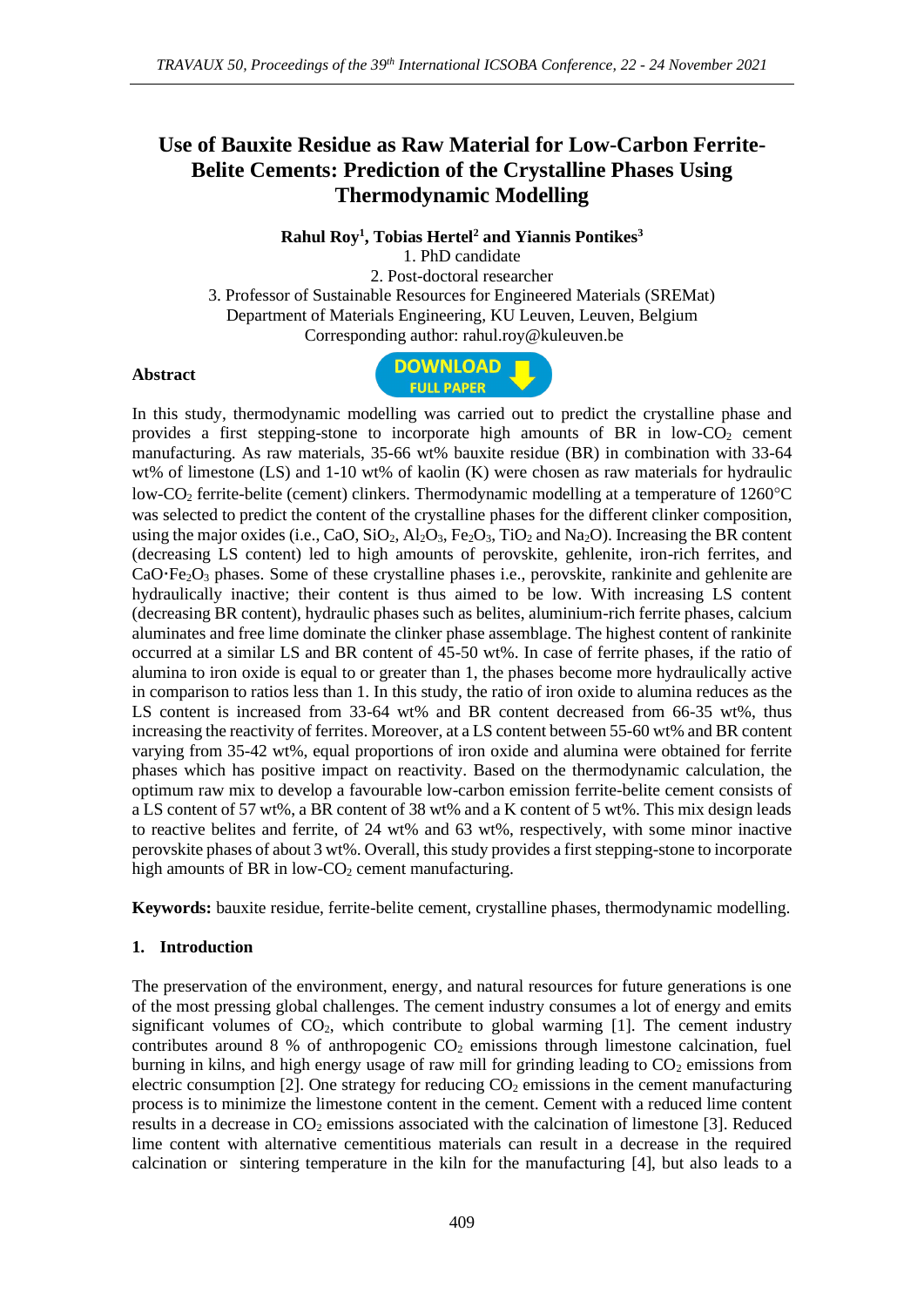reduction of tricalcium silicate formation  $(Ca_3Si_2O_7)$ , which is the most reactive hydraulic phase in conventional cements. Dicalcium silicate  $(Ca_2SiO_4)$  crystallizes at a lower temperature than  $Ca<sub>3</sub>Si<sub>2</sub>O<sub>7</sub>$ , however its reactivity is lower than that of  $Ca<sub>3</sub>Si<sub>2</sub>O<sub>7</sub>$ . Similarly, ferrite phases of high iron cement clinker form at a much lower temperature than the calcium silicates of the Portland cement clinker[5]. The reactivity of ferrites depends on the Al/Fe ratio in the structure and is known that the higher the Al/Fe ratio, the higher the reactivity [6]. Moreover, ferrites have been found to be more reactive in iron-rich cement in comparison to OPC at a low sintering temperature, due to the absence of  $C_3A$  phase resulting in no competition between the two phases for reactivity with calcium sulphate to form ettringite, a hydration product of cement [7]. Such type of low-CO<sup>2</sup> iron-rich cements whose clinker phase assemblage is mainly composed of belites, and ferrites also allows for the employment of secondary raw materials, typically industrial side-streams, which would otherwise find little or no valorization.

Currently, iron-rich solid wastes are plentiful in a variety of metallurgical, chemical, and mining industries. The accumulated volume of these wastes, the bauxite residue (waste product of the Bayer process) being such a case, poses a big challenge for the industry with respect to managing them. Their possible incorporation in the manufacturing of high-iron cements[8, 9], hydraulic or alkali-activated [10], would be a breakthrough as it will offer a tangible solution [11]. Some studies on ferrite-belite cements have been conducted in this area already in the past [9]. The authors reported that the CaO-Fe<sub>2</sub>O<sub>3</sub> and CaO-Al<sub>2</sub>O<sub>3</sub>-Fe<sub>2</sub>O<sub>3</sub> phases are the primary phases of the high iron cement clinker, and that these phases are responsible for the cement's hydraulic properties and strength. However, progress in the manufacturing of high iron content ferrite-belite cement using bauxite residue have been slow since the dominant ferritic phases in the clinker hydrate slowly to develop mechanical strength. Nevertheless, such phases are preferred in contrast to the hydraulically inactive phases which do not contribute to the strength of cement at any extent. In the present work, a set of three component raw meals, all containing limestone, kaolin and bauxite residue were incorporated to predict the crystalline phase of the iron-rich cement using thermodynamic modelling. Prediction of these crystalline phases from thermodynamic modelling would provide a pre-assessment for the manufacturers on what phases are likely to form and how much BR can be incorporated.

### **2. Thermodynamic Calculations**

The thermodynamic calculations were performed by FactSage 8.0 [12]. The databases *FToxid* (oxide database for slags, glasses, ceramics and refractories) and *FactPS* (pure substance database) were employed for stoichiometry solids, solutions and gases respectively. In the equilibrium calculation mode, the composition of the clinker in terms of their oxides were provided as the input data. These oxides were calculated from the chemical composition and the proportion of the raw materials chosen, to mimic the low- $CO<sub>2</sub>$  ferrite-belite cements. The chemical composition of BR (content between 35-66 wt%) by Mytilineos S.A was considered in the calculations along with commercially available limestone  $(33-64 \text{ wt\%})$  and kaolin  $(1-10 \text{ wt\%})$ . The chemical composition of the raw materials was obtained by quantitative X-ray fluorescence, listed in Table 1.

| Oxide   CaO   SiO <sub>2</sub>   Al <sub>2</sub> O <sub>3</sub>   Fe <sub>2</sub> O <sub>3</sub>   SO <sub>3</sub>   TiO <sub>2</sub>   MgO   Na <sub>2</sub> O   K <sub>2</sub> O   P <sub>2</sub> O <sub>5</sub>   Cl   LOI |     |                 |                                         |     |     |          |     |                |     |          |          |      |
|-------------------------------------------------------------------------------------------------------------------------------------------------------------------------------------------------------------------------------|-----|-----------------|-----------------------------------------|-----|-----|----------|-----|----------------|-----|----------|----------|------|
| LS                                                                                                                                                                                                                            | 56  | $\mid 0.1 \mid$ | $\overline{0}$                          |     | l 0 | $\theta$ | 0.3 | $\overline{0}$ |     | $\theta$ | $\theta$ | 43.4 |
| <b>BR</b>                                                                                                                                                                                                                     | 9.0 |                 | $\vert 8.2 \vert 17.5 \vert 42.5 \vert$ |     | 0.4 | 5.8      | 0.1 | 4.2            | 0.1 | 0.1      | 0.1      | 10   |
| K                                                                                                                                                                                                                             |     | 45.1            | $39.2$                                  | 0.2 | l 0 | 1.6      |     |                |     | $\Omega$ |          | 13.8 |

**Table 1. Chemical composition of raw materials (%)**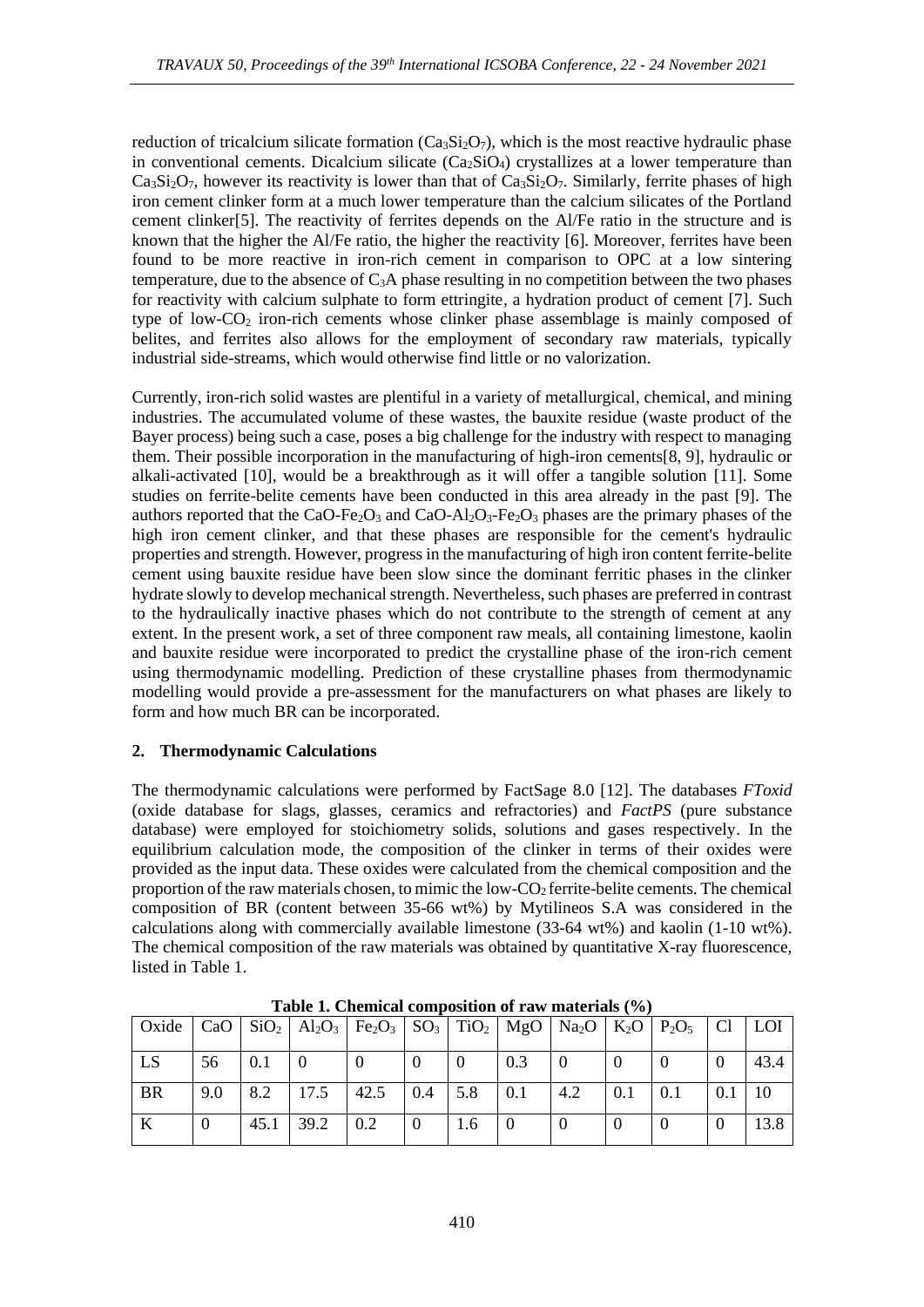content of 5 wt% would be favorable as these clinker composition forms majority of belites and ferrites without any presence of free lime.

## **4. Conclusion**

The types of crystalline phases formed depend on the composition of the ferrite-belite clinker incorporated in the thermodynamic calculations. Prediction of these crystalline phases provides an estimate on the major phases formed that are responsible for the reactivity and the mechanical properties of these type of cement. Thus, these calculations would assist the cement producers to check what phases to expect when incorporating high amounts of BR. Based on the thermodynamic calculation, to develop a favourable low-carbon emission ferrite-belite cement, the composition of the raw mix consists of a LS content of 57 wt%, BR content of 38 wt% and K content of 5 wt%. This mix design leads to reactive belites (responsible for the later age strength in cements) and ferrite (Al/Fe equal to 1), of 24 wt% and 63 wt%, respectively with some minor hydraulic inactive perovskite phases of about 3 wt%. These selected mixtures will be further investigated for experimental analysis to confirm the reliability of thermodynamic calculations and to assess the reactivity and mechanical properties. Moreover, the existing clinker mix composition require less limestone due to the replacement of bauxite residue in the cement clinker, leading to the valorization of bauxite residue in building materials at bulk.

## **5. References**

- 1. Juenger, M.C.G., et al., Advances in alternative cementitious binders. Cement and concrete research, 2011. 41(12): p. 1232-1243.
- 2. Andrew, R.M., Global CO<sub>2</sub> emissions from cement production. Earth Syst. Sci. Data, 2018. 10(1): p. 195-217.
- 3. Iacobescu, R.I., et al., Hydraulic and leaching behaviour of belite cements produced with electric arc furnace steel slag as raw material. Ceramics-Silikaty, 2013. 57(2): p. 126--132.
- 4. Lawrence, C.D., 9 The Production of Low-Energy Cements, in Lea's Chemistry of Cement and Concrete (Fourth Edition), P.C. Hewlett, Editor. 1998, Butterworth-Heinemann: Oxford. p. 421-470.
- 5. Nayak, B., Process for manufacturing of high iron hydraulic cement clinker, U.S.P.a.T. Office, Editor. 2004, Council of Scientific and Industrial Research: India.
- 6. Wang, H., D. De Leon, and H. Farzam, C4AF Reactivity-Chemistry and Hydration of Industrial Cement. ACI Materials Journal, 2014. 111(2): p. 201-210.
- 7. Sharp, J.H., C.D. Lawrence, and R. Yang, Calcium sulfoaluminate cements—low-energy cements, special cements or what? Advances in Cement Research, 1999. 11(1): p. 3-13.
- 8. Hertel, T., et al., Boosting the use of bauxite residue (red mud) in cement Production of an Fe-rich calciumsulfoaluminate-ferrite clinker and characterisation of the hydration. Cement and Concrete Research, 2021. 145: p. 106463.
- 9. Arino Montoya, D., et al. Low-Carbon Footprint Cements Incorporating High Volumes of Bauxite Residue. in Proceedings of 35th International ICSOBA Conference. 2017. Hamburg, Germany.
- 10. Hertel, T. and Y. Pontikes, Geopolymers, inorganic polymers, alkali-activated materials and hybrid binders from bauxite residue (red mud) – Putting things in perspective. Journal of Cleaner Production, 2020. 258: p. 120610.
- 11. Pontikes, Y. and G.N. Angelopoulos, Bauxite residue in cement and cementitious applications: Current status and a possible way forward. Resources, Conservation and Recycling, 2013. 73: p. 53-63.12. Bale, C.W., et al., FactSage thermochemical software and databases. Calphad, 2002. 26(2): p. 189-228.
- 12. Gulliver, G.H., The quantitative effect of rapid cooling upon the constitution of binary alloys. J. Inst. Met., 2021. 9.